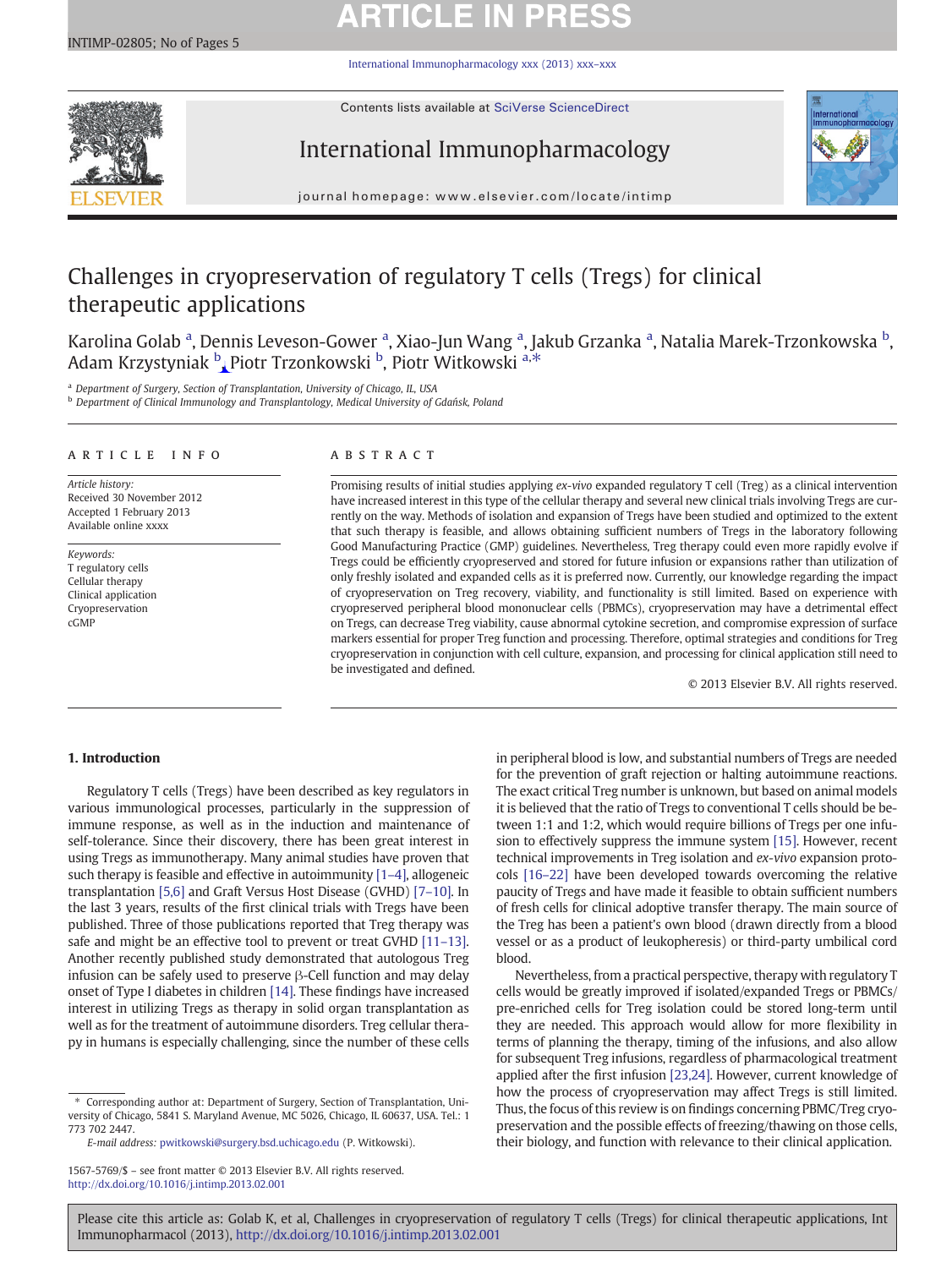2 K. Golab et al. / International Immunopharmacology xxx (2013) xxx–xxx

# 2. Treg recovery from the cryopreserved PBMCs

Cryopreservation of PBMCs is performed routinely for subsequent immunological, laboratory analysis, when it is not possible to use the cells shortly after blood sample collection. From a Treg therapy perspective, PBMCs can be frozen and banked for subsequent Treg isolation, processing and infusion to the patient. Assessment of Treg frequency in PBMCs is usually done by flow cytometry after surface  $(CD4^+$ , CD25<sup>high</sup>, CD127<sup>low</sup>) and intracellular (FoxP3) staining. There have been several studies, which evaluated the effect of cryopreservation on Treg detection in PBMCs based on the above markers. A study in 2008, showed that cryopreservation decreases the proportion of  $CD4^+CD25^+$  Tregs in PBMCs in samples from either healthy or HIV-1infected individuals [\[25\].](#page-4-0) The authors suggested that a change in the proportion of CD4<sup>+</sup>CD25<sup>+</sup> cells between fresh and thawed PBMC samples is due to significant changes in surface expression of  $CD25<sup>+</sup>$ on processed  $CD4$ <sup>+</sup> T cells, probably caused by increased apoptotic susceptibility of activated T cells which express CD25 [\[25\]](#page-4-0). Elkord also noticed a significant reduction in Treg recovery from cryopreserved PBMCs comparing to freshly isolated cells; of note, he assessed it also looking at intracellular staining of FoxP3 in addition to the surface markers CD4 and CD25. In samples from 6 healthy volunteers, the mean % of  $CD4^+$ FoxP3<sup>+</sup> cells in fresh samples was 5.58% (CI=3.39– 7.77) and decreased to 3.57% (CI=1.94–5.22) ( $p=0.0016$ ) following thawing after 3 weeks of cryopreservation. The author hypothesized that these results were due to Treg fragility under cryopreservation conditions [\[26\]](#page-4-0).

On the contrary, Van Hemelen et al., after analysis of frozen/thawed PBMCs from 3 healthy donors, did not detect a significant decrease in expression of CD25 and FoxP3 within the  $CD4^+$  population after cryopreservation. Also, expression of other Treg surface markers, CTLA-4 and GITR, in the  $CD4^+$  population, was not different between freshly isolated and cryopreserved PBMCs. Van Hemelen et al. suggested that results observed by Elkord [\[26\]](#page-4-0) were a result of the specific cryopreservation media method used in that study which consisted of 90% fetal bovine serum (FBS) with 10% Dimethyl sulfoxide (DMSO). In contrast, Van Hemelen's group used medium containing of only 50% fetal calf serum (FCS), but with 40% Hank's Buffered Salt Solution (HBSS) and 10% DMSO. Moreover, DMSO was added gently after re-suspending cells in HBSS/FCS, instead of immediately re-suspending the PBMCs in the medium already containing DMSO. In addition, there were differences in the thawing methods between those two studies: Elkord added thawed cell suspension drop-by-drop to 10 ml of RPMI medium with 10% FBS, while Van Hemelen's group diluted thawed cells with 10 ml RPMI medium supplemented with 100 U/ml penicillin, 0.1 mg/ml streptomycin and 50 μM β-mercaptoethanol, adding firstly 1 ml of this medium, followed by drop-wise addition of remaining medium to avoid osmotic stress [\[27\].](#page-4-0)

Another recent study based on a larger number of samples  $(N=32)$ from healthy volunteers and  $N=15$  from HIV-1 infected patients) brought more evidence that cryopreservation compromises Treg recovery regardless of cell processing method. In both, surface and intracellular staining methods, Treg numbers in cryopreserved PBMCs were reduced in comparison to numbers in fresh PBMC's. The frequency of  $CD4^+CD25^+$ FoxP3<sup>+</sup> cells from healthy donors was 3.13% in fresh samples, versus 1.26% in frozen/thawed ones ( $p<0.0001$ ); in HIV-1 infected patients Tregs were 2.68% in fresh samples, versus 0.94% in frozen/ thawed ones ( $p<0.0001$ ). Assessing Tregs by surface markers, the proportion of CD4<sup>+</sup>CD25<sup>+</sup>CD127<sup>lo/−</sup> decreased from 6.5 to 4.2%  $(p<0.0001)$  in healthy subjects and from 7.1 to 3.8% (p $< 0.005$ ) in HIV-1 patients, despite using a similar freezing/thawing protocol as Van Hemelen's group. The study concluded that the reduction in Treg frequency after cryopreservation was due to selective Treg cell death caused by their susceptibility to apoptosis as they are activated cells expressing  $CD25^+$ . Alternatively, cryopreservation may just impair staining of Treg cell receptor markers and their detection [\[28\].](#page-4-0)

# 3. Cryopreservation of isolated/expanded Tregs

Direct cryopreservation of isolated Tregs and simple banking of Tregs could be a very practical solution from a clinical perspective. Current experience with direct Treg cryopreservation is still very limited. Published studies differ in freezing/thawing technique: in some studies freshly isolated Tregs were cryopreserved, in others, Tregs were frozen after ex-vivo expansion; many different cell markers and tests were used for cell identification and assessment. Therefore, it is not easy to compare those studies and draw conclusions.

As suggested by Peters et al., it is convenient to perform a leukopheresis procedure weeks/months before the transplantation or treatment and store isolated Tregs until they are needed [\[24\].](#page-4-0) Such an approach was studied and the results showed that it is feasible [\[24\]](#page-4-0). Tregs isolated via CliniMACS (CD8 depletion followed by CD25 enrichment) were cryopreserved in medium containing 20% human pooled serum and 15% DMSO and stored in liquid nitrogen for one year. After thawing, Tregs showed 70–80% viability. Although the suppressive capacity of cryopreserved Tregs was impaired and could not be regained by cell resting for up to seven days in culture medium, it was eventually restored after Treg stimulation and subsequent expansion [\[24\].](#page-4-0)

Another option is to freeze already expanded Tregs. This can be especially practical, if we have a surplus of cells remaining after the first infusion, which could be used for later therapy. In clinical trials with Tregs isolated from Umbilical Cord Blood (UCB) for the treatment of GVHD ( $N=14$ ), cells remaining after the first infusion were frozen with Plasma-Lyte A™ (Baxter, Deerfield, IL), 10% DMSO, and human serum albumin, and stored in Cryocyte bags for a planned second infusion on day  $+15$ . Before the second infusion, cells were thawed, diluted with 5% albumin/10% Dextran 40, and checked for post-thaw viability  $(>50\%)$ . After the first infusion of fresh Tregs, a significant increase in frequency and absolute number of Tregs in the peripheral blood was observed. In contrast, after a second infusion of the same number of Tregs which had been cryopreserved instead of fresh ones, such an increase was not observed. Although the mechanism for this is unknown, possible reasons for inability to detect increased numbers of Tregs after the second infusion include poor viability of cryopreserved Tregs in vivo after infusion, despite the fact that immediate post-thaw viability exceeded 50%. This hypothesis might be supported by the observation that after overnight culture, the viability of thawed Tregs is deeply compromised (Karolina Golab, unpublished observations). The authors suggested also that this effect could be caused by changes in the homeostatic cytokine environment or pre-sensitization to antigens expressed on the Treg product after the first infusion [\[12\]](#page-4-0).

Therapy with UCB-derived or other examples of third-party Tregs would be greatly facilitated by the creation of cell banks of cryopreserved Tregs. Third party Tregs were considered for use in pancreas xenotransplantation for diabetic patients, from whom collection of Tregs may represent a challenge [\[29\]](#page-4-0). Tchorsh-Yutsis et al. found that freezing and thawing did not adversely affect the function of expanded third-party Tregs by comparing suppressive activity in vivo of cryopreserved and fresh Tregs. Thawed Tregs effectively prolonged embryonic pig pancreatic graft survival and function in C57BL/6 mice for up to 8 weeks post-implantation, similarly to freshly isolated Tregs [\[29\].](#page-4-0)

A more detailed study showed that human Tregs, which were massively expanded by stimulation with cell-based artificial antigen presenting-presenting cells (aAPCs) and subsequently frozen, maintained suppressive function in vitro after thawing [\[18\]](#page-4-0). The average recovery was ~60%. Cultured Tregs maintained their phenotype (CD4+CD127<sup>−</sup>FoxP3+) after cryopreservation [\[18\]](#page-4-0). With such successful results, authors concluded that a massive Treg expansion might be achieved by re-stimulation with aAPCs and a master cell bank of cryopreserved Tregs can be established and serve as therapy for multiple diseases [\[18\]](#page-4-0).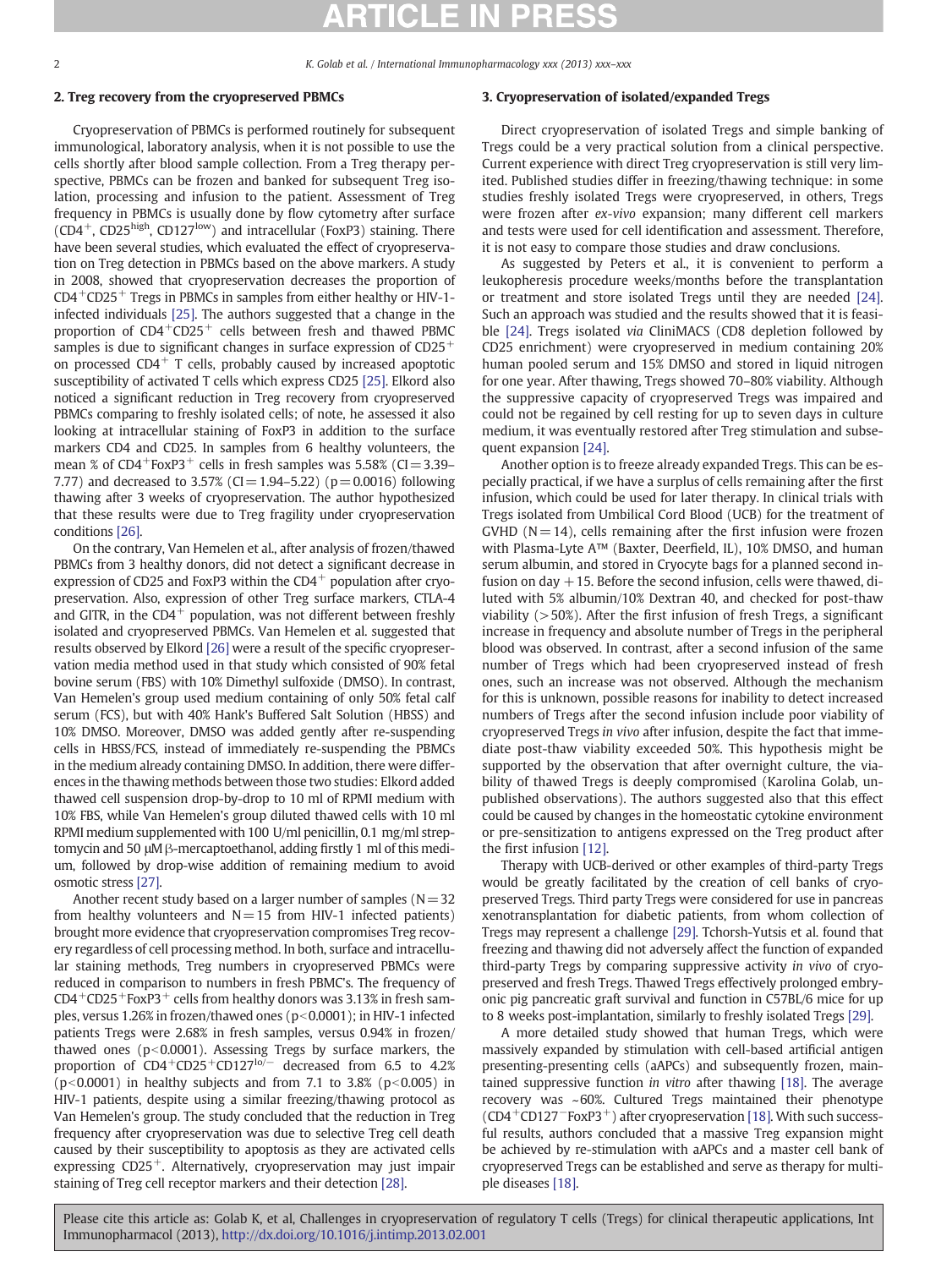Allo/auto-antigen-specific Tregs are considered to be more effective and safe because they are less likely to confer non-specific general immunosuppression as polyclonal Tregs. Dromey et al. demonstrated that auto-antigen-specific  $CD4^+$  Treg clones could be generated from blood  $CD4^+$  cells by stimulation with glutamic acid decarboxylase auto-antibody (GAD65) or proinsulin. Subsequently, they can be expanded, freeze/thawed, and could serve as a cell therapy for diabetes mellitus type-1 (T1DM) [\[30\].](#page-4-0) After expansion in the presence of phytohemagglutinin and IL-2 and IL-4, auto-antigen specific Tregs were frozen in liquid  $N_2$  in 10% DMSO/90% human pooled serum. After 7–19 months, they were thawed, expanded for 12 days to check proliferation response and their suppressive capabilities. Thawed autoantigen GAD65-specific Tregs proliferated in response to PHA or anti-CD3 antibodies and IL-2 + IL-4, but remained unresponsive to stimulation by GAD65. What is more, after freezing/thawing and expansion, GAD65-specific Tregs had decreased suppressive capability when comparing to the state prior to their cryopreservation. The authors suggested that reduced suppressive abilities could be explained by repeated restimulation by PHA in long-term culture after cryopreservation [\[30\]](#page-4-0).

# 4. Effects of cryopreservation on Treg biology and function

Current literature about if and how cryopreservation affects Treg biology and functionality is still very limited. As it is reviewed above, the protocols for Treg freezing/thawing, the time-points of specific steps of the procedure, as well as the assays used to evaluate Treg post-thaw stability and functionality are not unified and differ between studies. In contrast, there are more studies describing the impact of the cryopreservation on PBMCs and based on that, we can learn and speculate on effects of cryopreservation on Tregs.

### 4.1. DMSO

The most commonly used protocol for cryopreservation is based on freezing cells in 10–20% DMSO in a freezer for short time and subsequently in liquid nitrogen for a long, ultimated storage. DMSO is and amphiphatic molecule, which relatively easily penetrates cell membranes [\[31\].](#page-4-0) DMSO serves as cryoprotectant preventing the formation of intracellular ice crystals and disruption of cell membranes and osmotic injury during freezing. Still, DMSO has been found to be toxic to animal and human cells in high concentrations. The mode of action on PBMCs seems to be dose- and time-dependent. Exposure to more >2% DMSO for more than 2 h induces cell death and compromises T cell function [\[32\]](#page-4-0). However, it seems that concentrations of up to 10% for only 1 h do not affect the cell viability and the functional responses of  $CD4^+$  and  $CD8^+$  cells [\[32\]](#page-4-0). Nevertheless, the freezing/ thawing procedure should be performed with special caution to avoid prolonged exposure of cells to DMSO. Traditional methods assume that low temperatures decrease cell metabolism and protect cells from the toxic effect of DMSO so cells are kept on ice and placed in ice cold freezing medium during processing. However despite that, Kreher et al. showed that after adding freezing medium to PBMCs at room temperature instead of keeping them cold during cryopreservation, the cell recovery rate after thawing was significantly higher in comparison to methods where PBMCs were kept in medium on ice (84% and 54% respectively;  $p \le 0.001$  [\[33\]](#page-4-0). The protocol of freezing/thawing plays an important role in achieving high recovery of viable and functional cells. There are a number of factors that should be considered when formulating a cryopreservation protocol such as: speed of diluting cells during thawing [\[34\]](#page-4-0), temperature of medium used for freezing/thawing [\[35\],](#page-4-0) cell concentration for freezing, storage temperature of cryopreserved cells, adding DNase to avoid cell clumping during thawing [\[36\],](#page-4-0) supplementation of conventional medium for freezing with bioantioxidant catalase, and the membrane stabilizer trehalose [\[37\].](#page-4-0) Choice of appropriate protocol for cryopreservation of Tregs plays a critical role towards achieving high recovery of fully functional Tregs after cryopreservation and all the known factors that affect PBMCs during freezing/thawing should be taken into consideration.

It is known that freezing affects PBMC proliferation, cytokine secretion, and protein and mRNA expression. There are several mechanisms responsible for such effects including oxidative stress, mechanical injury due to ice crystal formation, altered physical properties of cellular structures, osmotic injury, disturbed ion homeostasis due to  $Na^+/K^+$ adenosine triphosphatase (ATPase) inhibition, and apoptosis [\[36\].](#page-4-0) One of the studies showed that frequencies and type1/type 2 cytokine signatures of antigen-specific CD4 and CD8 human cells are unaffected after freezing/thawing. To test this response, the levels of interferon (IFN)-γ, IL-2, IL-4 and IL-5 were measured by enzyme-linked immunospot (ELISPOT) in  $CD4^+$  and  $CD8^+$  cells upon stimulation with antigen [\[33\]](#page-4-0). Similar results were observed in a multicenter study in 2009. The median differences in cell frequencies before and after cryopreservation were 0% for CD4 and 1% for CD8, indicating no significant loss of cells. Also, a functional assay, the lymphocyte proliferation assay (LPA) in response to antigens, showed high concordance in results of stimulation indices before and after cryopreservation [\[34\]](#page-4-0).

The above results are in contradiction with another report looking at cell population composition and functional assays of PBMCs after cryopreservation. PBMC cell populations during analysis were divided into  $CD4^+$ ,  $CD8^+$ , monocytes, B cells, and natural killer (NK) cells. No significant changes were observed for recovered  $CD4^+$  cells and NK cells in contrast to B-cell and  $CD8^+$  cell recovery. The study aimed at determining if frozen PBMCs are adequate for performing established immunological assays in type 1 diabetes-related research, as well as to test functionality of frozen/thawed PBMCs. Islet antigens were used in validated assays ( $CD4$ <sup>+</sup> ELISPOT, proliferation assay, cellular immunoblotting, class II tetramer assay). In frozen PBMCs, lower response to stimulation with islet antigens was observed in all the T-cell functional assays [\[35\].](#page-4-0) Kvarnström et al. reported results which contradict the previous findings by Kreher et al. [\[38\].](#page-4-0) IFN-g, IL-4, IL-5, IL-9, IL-10, and IL-13 responses were measured by ELISA, ELISPOT and/or real-time reverse transcription-polymerase chain reaction (RT-PCR) in the basal state and after stimulation with self-antigens, allergens, and mitogens in several groups of patients with multiple sclerosis, atopic children, nonatopic children, and pregnant women. Results showed significant differences in cytokine profile of PBMCs before and after cryopreservation, both at the protein and the mRNA level, depending upon patient group, cell preparation for T cell assays, stimulus, and cytokine response. The most consistent results were for IL-4: the expression level was decreased in cryopreserved PBMCs independent of mentioned factors. Expression of other cytokines, both at the protein and mRNA levels was also affected by cryopreservation process, but the effect was not consistent and varied among different cytokines, different stimuli, and different patient groups [\[38\]](#page-4-0). This issue is of special importance as cytokine secretion is regarded as one of the mechanisms of Treg suppressive activity [\[39\]](#page-4-0). That is why dysregulation of IL-10 production upon cryopreservation, which was shown by Kvarnström et al. [\[38\],](#page-4-0) can be detrimental for Treg functionality.

In addition, Weinberg et al. reported that there are no changes in frequencies of  $CD4^+$  and  $CD8^+$  cell populations in PBMCs due to cryopreservation. Out of CD3, CD28, CD38, CD45RA, CD45RO, CD62L, CD95, HLADR markers, [\[34\]](#page-4-0) they found a lack of stability only for CD62L and CD45RO during cryopreservation. There was a cell frequency decrease in about 31% for  $CD4^+CD45RA^+CD62L^+$  and in about 17% for CD3+CD4+CD45RO+ cells [\[34\].](#page-4-0) A similar reduction of CD62L expression was observed by Costantini et al. [\[40\]](#page-4-0). The frequency of CD62L positive T cells declined from  $65 \pm 9.4\%$  to  $41 \pm 16.3\%$  (p<0.0001) in both  $CD4^+$  and  $CD8^+$  T cell populations after cryopreservation, causing a decrease in the frequency of 'naïve'  $(CD45RA<sup>+</sup> CD62L<sup>+</sup>)$  and 'central memory' (CD45RO<sup>+</sup> CD62L<sup>+</sup>) T cells. From all markers tested: CD3, CD4, CD8, CD57, CD45RA, CD45RO, CD62L, CD28, CD38, CD95, CXCR4, and CCR5, there was only a decline in the percentage of cells expressing CD62L and CCR5 during the cryopreservation [\[40\]](#page-4-0). A similar decrease in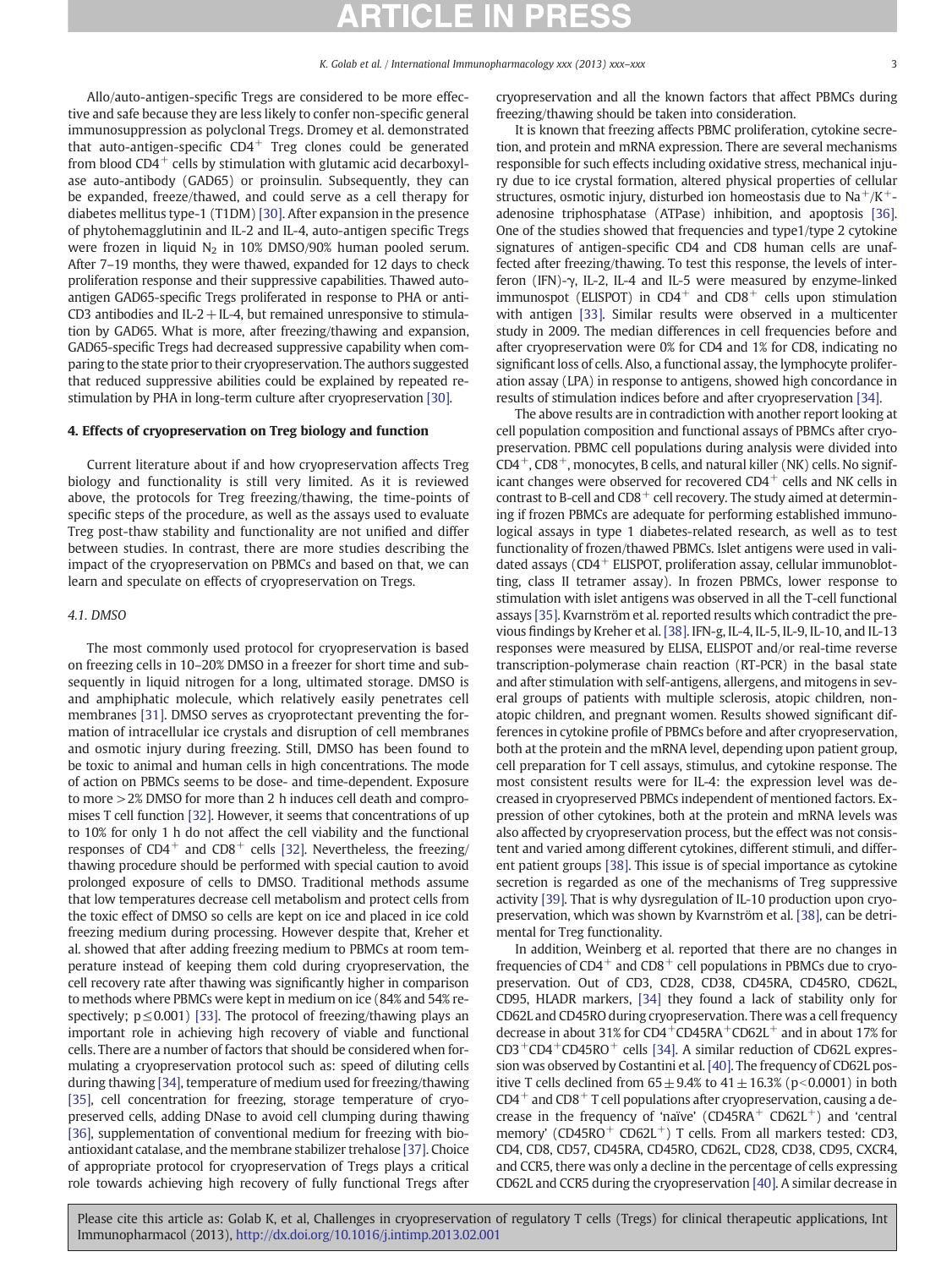CD62L was obtained also among CD34-positive cells [\[41,42\].](#page-4-0) Hattori et al. proposed that it is DMSO which activates matrix metalloproteinase (MMP), causing L-selectin (CD62L) to be shed from the cell surface [\[42\]](#page-4-0). Pre-incubation of cells with MMP-inhibitor KB-R8301 and subsequent incubation with DMSO abolished the decrease in the CD62L<sup>+</sup> population [\[42\]](#page-4-0). Moreover, in both studies, the effect is transient and CD62L is re-expressed after overnight cell culture [\[41,42\]](#page-4-0). Such a mechanism explaining loss of markers related to their internalization or shedding from the cell surface rather than a selective killing of CD62L positive cells was also proposed by Costantini et al. [\[40\]](#page-4-0). Decreased expression on L-selectin (CD62L) and CCR5 after cryopreservation could have a significant detrimental impact on Treg function. Tregs lacking expression of CCR5 were far less effective in preventing lethality from GVHD [\[43\]](#page-4-0) and a lack of L-selectin compromises their trafficking capabilities, localization, and consequently the compartmentalization of Treg-controlled immune responses [\[44\]](#page-4-0). It was shown that  $CD4+CD25+CD62L+$  cells can migrate towards secondary lymphoid tissues and, in contrast to CD4<sup>+</sup>CD25<sup>+</sup>CD62L<sup>−</sup> cells, can effectively prevent the development of autoimmune diabetes in a mice model [\[45\].](#page-4-0) Therefore, decreased expression of CD62L and CCR5 related to cryopreservation could be very important from a clinical therapy perspective.

In summary, cryopreservation can also affect certain functions of cells as has been reported by many studies on PBMCs and can be more detrimental to certain subpopulations of PBMCs [\[35\],](#page-4-0) have an impact on the profile of produced cytokines [\[35,38\]](#page-4-0), impair PBMCs response to antigens [\[35\]](#page-4-0) and alter the expression of various cell surface markers [\[34,35,40\].](#page-4-0) All these observations should also be taken into account when the effects of cryopreservation on Tregs are considered. Therefore, effects of cryopreservation on Tregs should be further investigated.

# 5. Different strategies of Treg processing and cryopreservation for clinical application

From a clinical perspective, it is desirable to retrieve autologous Tregs from patients prior to required pharmacological therapy (which might alter their properties), then expand Tregs if necessary, test and cryopreserve cells, and have them ready when timing for clinical infusion is optimal. This approach would allow also for consequent infusions in the same patient regardless of types of therapies applied in the meantime. In case of third-party Tregs, the rationale for cryopreservation is similar.

Technically, in one approach, we could retrieve PBMCs from the patient, freeze them, store and thaw shortly before the planned infusion, then isolate Tregs and expand them ex vivo. As described above, the main disadvantage of this approach is that that Treg frequency in PBMCs after cryopreservation can be substantially decreased as it was shown by Seale et al. [\[25\]](#page-4-0), Elkord [\[26\]](#page-4-0) and Sattui et al. [\[28\].](#page-4-0) Moreover, cells immediately after stressful thawing are exposed to additional detrimental conditions during the sorting procedure. They are exposed to: antibody/bead complexes, passage through the channels of the sorter or magnetic columns, and multiple washes and centrifugation. Not only the viability but also the function of the cells after such intense processing might be substantially compromised. Moreover, we can also encounter difficulties with Treg isolation due to the instability of Treg markers (receptors) after cryopreservation, which are critical for Treg separation from other cell populations, as was suggested by Sattui et al. [\[28\]](#page-4-0). Summing up, number of Tregs achieved after isolation from cryopreserved PBMCs can be insufficient for infusion.

To avoid the above disadvantages, in an alternative approach, Tregs could be freshly isolated or isolated and ex vivo expanded first, then cryopreserved, stored and thawed just prior to infusion. The feasibility of this approach was presented in several studies, as Tregs still expressed immunosuppressive properties after such processing [\[12,18,24,29,30\].](#page-4-0) In this approach, the recovery rate and variability might be minimally affected. Even though immediately after thawing viability of the Tregs may be high, the quality of the cells might be still affected. In this case, the biological effect of those Tregs might be compromised if infused immediately after thawing. Many of those cells might have been already in an apoptotic state and the number of non-viable cells could be increasing with time as it was shown in subsequent to thawing in vitro cultures. Cell membrane disintegration and cell lysis or adherence to the culture dish were seen [\[46\]](#page-4-0). Moreover, in vivo, apoptotic cells are recognized by macrophages and rapidly engulfed and digested, in a process referred to as clearance [\[46\]](#page-4-0). The apoptosis of Tregs could have been a reason for lower numbers of circulating Tregs detected after infusion of cryopreserved Tregs versus fresh ones in the previously mentioned clinical trial [\[12\].](#page-4-0)

Therefore, one of the solutions to overcome above problem could be subsequent Treg ex-vivo expansion with stimulation after cell thawing, regardless of whether Tregs were already expanded, before cryopreservation. In this case, poor viability after cryopreservation may be overcome by natural selection of only viable cells during culture expansion, allowing one to obtain the desired amount of high quality cells for clinical infusion and eliminating poor quality ones. Our own results confirm the feasibility of such an approach: ex-vivo expanded Tregs after cryopreservation, thawing, and subsequent culture expansion sustained their proliferative abilities, maintained their phenotype of  $CD4+CD25$ <sup>hi</sup>CD127<sup>-/lo</sup>FoxP3<sup>+</sup>, and their ability to suppress T effector cells in a proliferation assay (Karolina Golab, unpublished data).

Detrimental effects of cryopreservation on Treg function and viability prompt us to look for improvements in the cryopreservation technique. One of the factors to be considered is freezing rate. It has been shown that controlled-rate freezing improves platelet and lymphocyte recovery rates versus "dump" (uncontrolled-rate) freezing techniques [\[47\].](#page-4-0) Therefore currently, application of controlled-rate freezers is preferable and further optimization of freezing rate programming should be studied. From a clinical perspective, the other important aspect is using appropriate containers for storage of cryopreserved cells. If Treg infusion is considered immediately after thawing, cryobags are preferred over cryovials since they allow for closed system processing without exposing thawed cells to the environment. Otherwise, if Treg isolation, culture, or expansion is involved prior to or following cryopreservation, current Good Manufacture Practice rules apply for cell processing in the cGMP facility. Long-term cell storage in liquid nitrogen is preferred over a  $-70$  °C freezer.

# 6. Conclusion

Tregs as a cellular clinical therapy are rapidly developing after initial promising results in clinical trials. The procedure could even more evolve if Tregs could be efficiently cryopreserved and stored for future infusion or expansion rather than utilization of only freshly isolated and expanded cells as it is preferred now. Currently, knowledge regarding impact of cryopreservation on Treg recovery, viability, and functionality is still limited. Based on experience with PBMCs, cryopreservation may have a detrimental influence on Tregs and can: decrease Treg viability, cause abnormal cytokine secretion, and alter the expression of surface markers essential for proper Treg function and migration. Therefore, an optimized strategy for Treg cryopreservation in conjunction with culture, cell expansion, and processing for clinical application still needs to be investigated and defined.

## Acknowledgments

This study is supported by the Illinois Department of Public Health "Pancreatic Islet Transplantation" and the Polish Ministry of Science and Higher Education (grant nos. NN402 353038 and NR13-0126-10/ 2011). The funding organizations had no role in the design or conduct of this research. The authors declare no conflicts of interest.